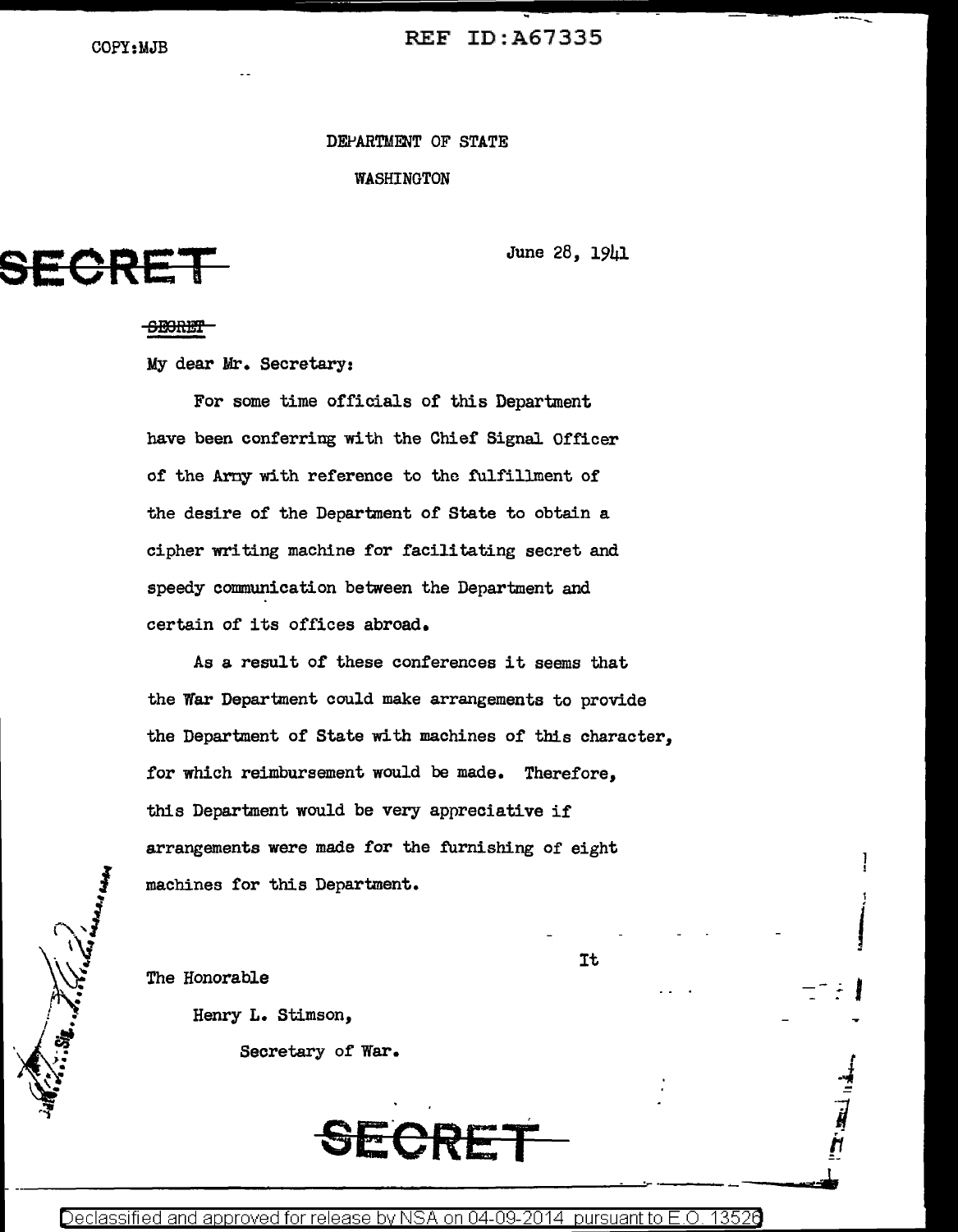## $~$ <u>REF</u> ID:A67335

It is understood that the cost will be approximately \$3,000.00 per unit. The Department will transfer or otherwise make available the necessary funds to cover the purchase.

It would be appreciated if this request could be given urgent consideration.

SECRET

---~

/ s/ SUMNER WELLES

Sincerely yours,

Acting Secretary

c 0 p y

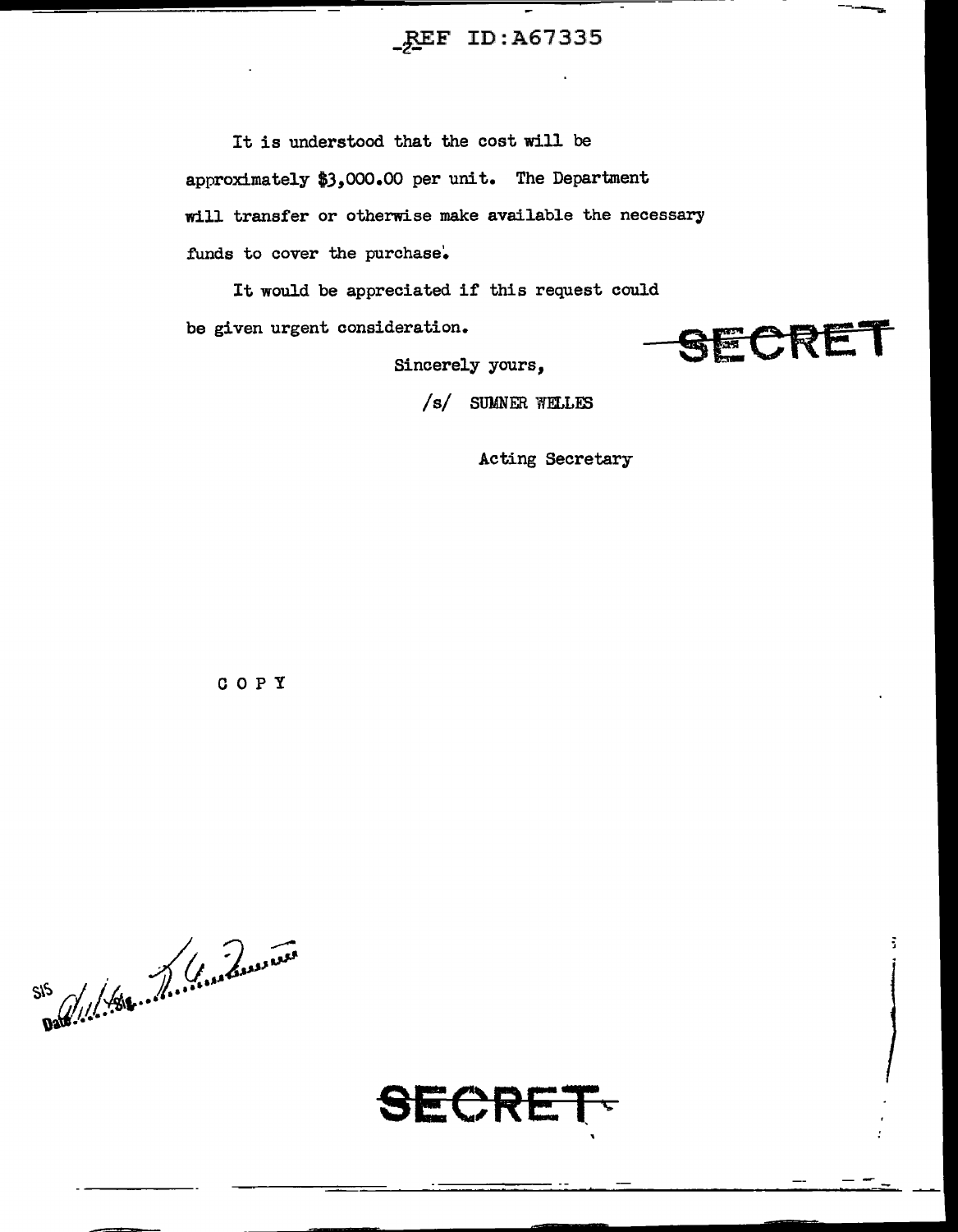## REF ID:A67335

. . . . .

Tranafer of funds - State Department.

 $\ddot{\phantom{0}}$ 

(1) Fiscal Attached hereto is correspondence concerning transfer of funds from the State Department to the War Department for the purchase of cipher machines. It is desired that the sum of \$32,426.28 be obtained for this contract and as soon as these funds are transferred, a detailed purchase order will be placed, through Supply, to fill this order.

> Mr. David A. Salmon, Chief of Cummunications and Records Division, of the State Department, has concurred verbally in this arrangement and preliminary estimate given him was \$30,000,00. Request advice as to when this transfer has been effected.  $8/27/\mu$ l SIS

Attached:-Copy Ltr. to Secretary of State from Secretary of War dated 7/9/41/

 $0/27/\mu$ 1

(3)  $S-I.S.$ 

Supply

(2)

÷

1. Noted.

For instructions

2. To obtain advance payment on this project it will be necessary to have the lette  $\begin{array}{cccc} \text{SIS} \end{array}$  , and  $\begin{array}{cccc} \text{from The Secretary of State dated June 28, 1941} & \text{Supply} \end{array}$ 9.8.41 <sup>9.8</sup>.41 <sup>9.8</sup>.41 from Secretary of War dated'/9/41.

copy